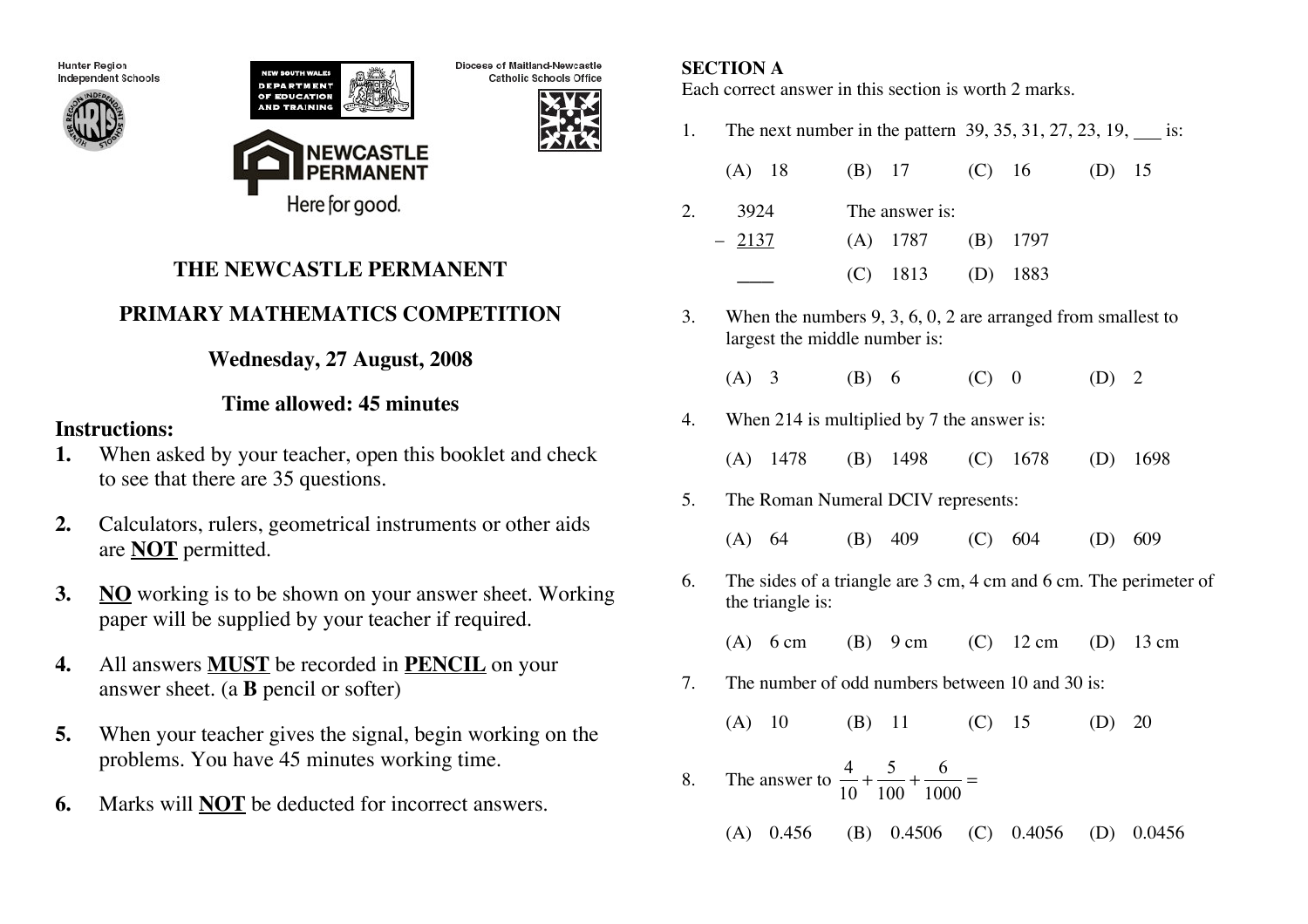9. Louise drives for 6 hours at an average speed of 85 km/h. The distance Louise drives is:

(A) 450 km (B) 480 km (C) 510 km (D) 570 km

- 10.  $20\%$  of  $20 =$ 
	- (A) 1 (B) 4 (C) 5 (D) 400
- 11. Michael spikes his hair using gel. He uses 7 mL of gel every day. The number of days it takes him to empty a 224 mL tube of gel is:
	- (A) 28 (B) 30 (C) 32 (D) 33
- 12. 7809 equals:
	- (A)  $(7 \times 10^4) + (8 \times 10) + 9$
	- (B)  $(7 \times 10^4) + (8 \times 10^3) + 9$
	- $(C)$   $(7 \times 10^3) + (8 \times 10) + 9$
	- (D)  $(7 \times 10^3) + (8 \times 10^2) + 9$
- 13. The average of 4, 4, 4, 5 and 5 is:
	- (A) 4 (B) 4.2 (C) 4.4 (D) 4.5
- 14. If 12 345 is divided by 4 the remainder is:
	- (A) 0 (B) 1 (C) 2 (D) 3
- 15. I am 5 years older than my sister. Our ages add up to 23 years. My age in years is:
	- (A) 4 (B) 9 (C) 14 (D) 15

#### **SECTION B**

Each correct answer in this section is worth 3 marks.

- 16. Six football players take shots at goal. The graph shows the number of goals scored by each player. Joel scored the most goals and Ante the least. How many more goals did Joel score than Ante?  $2 4-$ 6
	- $(A)$  1 (B) 4
	- (C) 5 (D) 6



- 17. Which is the best value for money?
	- (A) \$2.95 per kg (B) 2.5 kg for \$7.50
	- (C)  $500 \text{ g}$  for \$1.49 (D) 31 c per 100 g.
- 18. The sum of two numbers is 527. If one of the numbers is 398, then the other number is:

|  |  | $(A)$ 129 | $(B)$ 139 |  | $(C)$ 229 | (D) 925 |  |
|--|--|-----------|-----------|--|-----------|---------|--|
|--|--|-----------|-----------|--|-----------|---------|--|

- 19. Which has the largest answer?
	- (A)  $2^4$  (B)  $3^3$  (C)  $4^3$  (D)  $5^2$
- 20. The angle between the hands of a clock at half past two is:
	- (A) 90° (B) 105° (C) 120° (D) 135°
- 21. Of the following sets of angles, the set which could be the angles of an obtuse-angled isosceles triangle is:

(A)  $40^{\circ}, 40^{\circ}, 100^{\circ}$  (B)  $30^{\circ}, 50^{\circ}, 100^{\circ}$ 

(C)  $45^{\circ}, 45^{\circ}, 90^{\circ}$  (D)  $54^{\circ}, 54^{\circ}, 72^{\circ}$ 

- 
-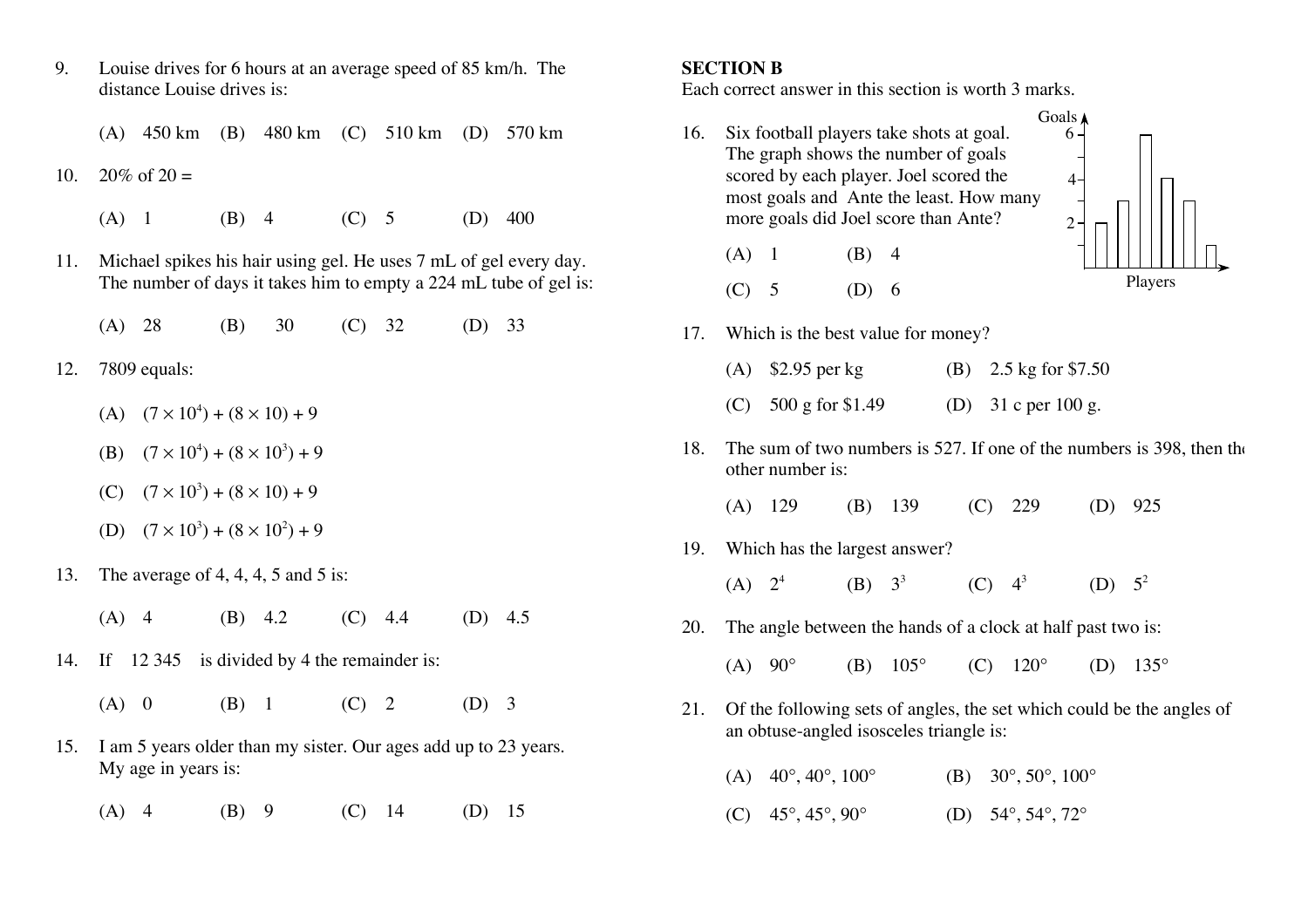An odd two-digit number is a multiple of 9. When its digits are  $22.$ multiplied the result is also a multiple of 9. The number is:

 $(A)$  27  $(B) 36$  $(C)$ 49  $(D)$  63

The figure shown can be folded 23. 5 cm along the lines to form a  $\uparrow$ rectangular prism  $6<sub>cm</sub>$ 

The volume of this rectangular prism is:

٦

(A) 
$$
21 \text{ cm}^3
$$
 (B)  $140 \text{ cm}^3$  (C)  $280 \text{ cm}^3$  (D)  $300 \text{ cm}^3$ 

 $\div 10 \text{ cm } \rightarrow$ 

24. The symbol 
$$
\begin{array}{|c|c|c|} \hline 4 & 5 \\ \hline 6 & 7 \end{array}
$$
 is evaluated as  $(4 \times 7) + (5 \times 6) = 58$ .

If 
$$
\begin{array}{|c|c|} \hline 2 & 8 \\ \hline 1 & * \\ \hline \end{array}
$$
 is evaluated as 20, then the number that should replace the  $*$  is:

 $(B)$  5  $(C)$  6  $(D)$  7  $(A)$  4

In the diagram, how many paths can be taken to spell "MARK"? 25.



 $(A)$  6 (B) 8  $(C)$ 14  $(D)$  16

### **SECTION C**

Each correct answer in this section is worth 4 marks.

26. Anika has these two identical plastic shapes. She fits them together without overlapping to make new shapes. The shape that she CANNOT make is:



29. In a large hospital with several operating rooms, eleven people are each waiting for a 45 minute operation. The first operation starts at 8:00 am, the second at 8:15am, and each of the other operations starts at 15 minute intervals thereafter. The last operation ends at:

| $(A)$ 10:30 am         | (B) $10:45 \text{ am}$ |
|------------------------|------------------------|
| (C) $11:00 \text{ am}$ | (D) $11:15 \text{ am}$ |